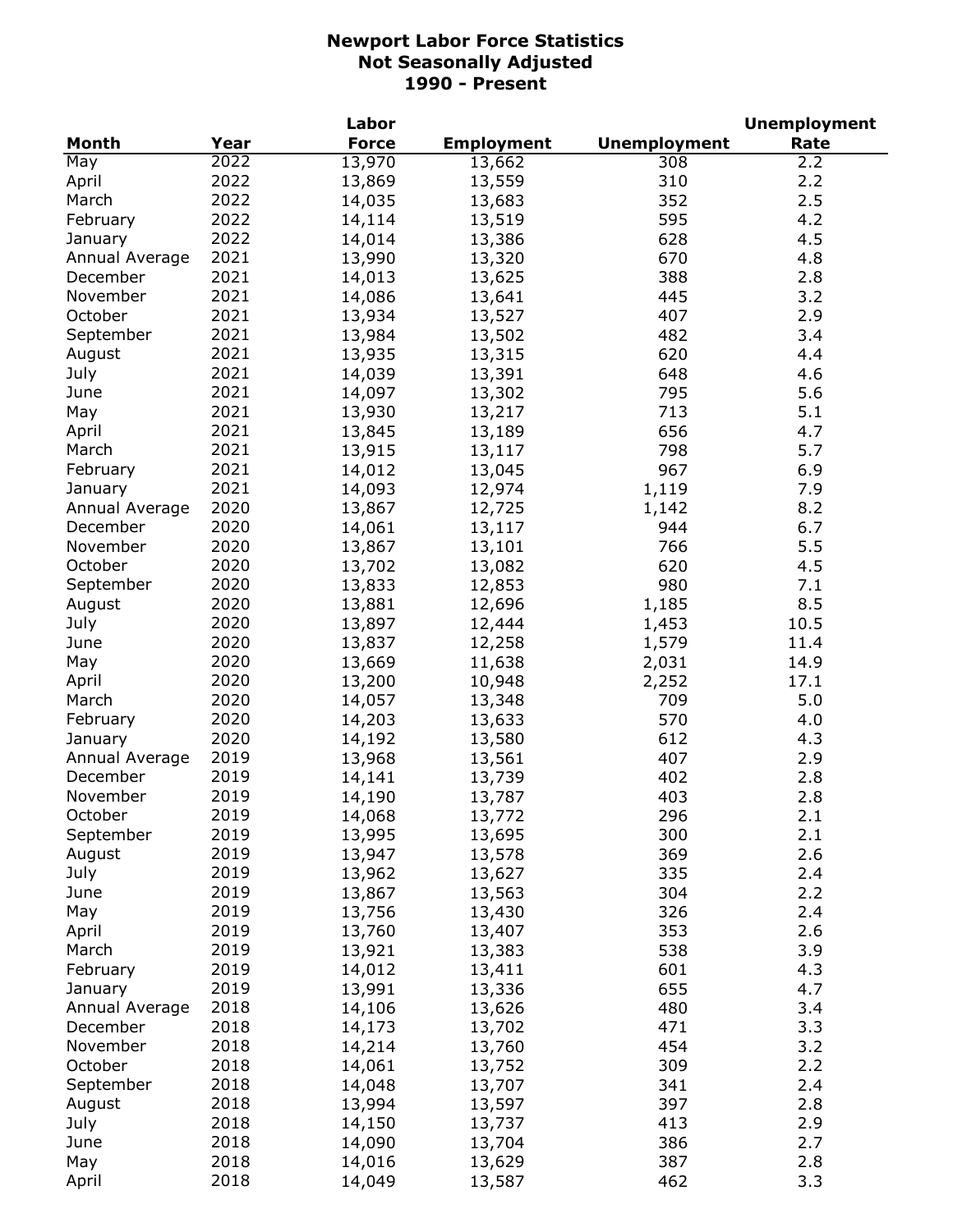|                |      | Labor        |                   |                     | <b>Unemployment</b> |
|----------------|------|--------------|-------------------|---------------------|---------------------|
| <b>Month</b>   | Year | <b>Force</b> | <b>Employment</b> | <b>Unemployment</b> | Rate                |
| March          | 2018 | 14,133       | 13,504            | 629                 | 4.5                 |
| February       | 2018 | 14,248       | 13,482            | 766                 | 5.4                 |
| January        | 2018 | 14,105       | 13,355            | 750                 | 5.3                 |
| Annual Average | 2017 | 14,199       | 13,656            | 543                 | 3.8                 |
| December       | 2017 | 14,320       | 13,742            | 578                 | 4.0                 |
| November       | 2017 | 14,329       | 13,764            | 565                 | 3.9                 |
| October        | 2017 | 14,170       | 13,747            | 423                 | 3.0                 |
| September      | 2017 | 14,220       | 13,778            | 442                 | 3.1                 |
| August         | 2017 | 14,118       | 13,638            | 480                 | 3.4                 |
| July           | 2017 | 14,197       | 13,711            | 486                 | 3.4                 |
| June           | 2017 | 14,138       | 13,709            | 429                 | 3.0                 |
| May            | 2017 | 14,036       | 13,611            | 425                 | 3.0                 |
| April          | 2017 | 14,085       | 13,625            | 460                 | 3.3                 |
|                | 2017 |              |                   | 648                 | 4.6                 |
| March          |      | 14,222       | 13,574            | 767                 | 5.4                 |
| February       | 2017 | 14,291       | 13,524            |                     |                     |
| January        | 2017 | 14,259       | 13,447            | 812                 | 5.7                 |
| Annual Average | 2016 | 13,810       | 13,154            | 656                 | 4.8                 |
| December       | 2016 | 13,900       | 13,294            | 606                 | 4.4                 |
| November       | 2016 | 13,910       | 13,318            | 592                 | 4.3                 |
| October        | 2016 | 13,788       | 13,280            | 508                 | 3.7                 |
| September      | 2016 | 13,736       | 13,191            | 545                 | 4.0                 |
| August         | 2016 | 13,769       | 13,167            | 602                 | 4.4                 |
| July           | 2016 | 13,842       | 13,234            | 608                 | 4.4                 |
| June           | 2016 | 13,800       | 13,232            | 568                 | 4.1                 |
| May            | 2016 | 13,662       | 13,076            | 586                 | 4.3                 |
| April          | 2016 | 13,716       | 13,098            | 618                 | 4.5                 |
| March          | 2016 | 13,845       | 13,044            | 801                 | 5.8                 |
| February       | 2016 | 13,892       | 12,998            | 894                 | 6.4                 |
| January        | 2016 | 13,864       | 12,915            | 949                 | 6.8                 |
| Annual Average | 2015 | 13,530       | 12,800            | 730                 | 5.4                 |
| December       | 2015 | 13,625       | 12,880            | 745                 | 5.5                 |
| November       | 2015 | 13,608       | 12,865            | 743                 | 5.5                 |
| October        | 2015 | 13,407       | 12,860            | 547                 | 4.1                 |
| September      | 2015 | 13,299       | 12,796            | 503                 | 3.8                 |
| August         | 2015 | 13,363       | 12,806            | 557                 | 4.2                 |
| July           | 2015 | 13,479       | 12,868            | 611                 | 4.5                 |
| June           | 2015 | 13,492       | 12,892            | 600                 | 4.4                 |
| May            | 2015 | 13,477       | 12,803            | 674                 | 5.0                 |
| April          | 2015 | 13,494       | 12,794            | 700                 | 5.2                 |
| March          | 2015 | 13,594       | 12,696            | 898                 | 6.6                 |
| February       | 2015 | 13,726       | 12,700            | 1,026               | 7.5                 |
| January        | 2015 | 13,795       | 12,643            | 1,152               | 8.4                 |
| Annual Average | 2014 | 13,428       | 12,532            | 896                 | 6.7                 |
| December       | 2014 | 13,568       |                   | 817                 | 6.0                 |
|                |      | 13,521       | 12,751            |                     |                     |
| November       | 2014 |              | 12,734            | 787                 | 5.8                 |
| October        | 2014 | 13,388       | 12,737            | 651                 | 4.9                 |
| September      | 2014 | 13,298       | 12,610            | 688                 | 5.2                 |
| August         | 2014 | 13,357       | 12,592            | 765                 | 5.7                 |
| July           | 2014 | 13,367       | 12,619            | 748                 | 5.6                 |
| June           | 2014 | 13,322       | 12,637            | 685                 | 5.1                 |
| May            | 2014 | 13,279       | 12,453            | 826                 | 6.2                 |
| April          | 2014 | 13,332       | 12,416            | 916                 | 6.9                 |
| March          | 2014 | 13,469       | 12,324            | 1,145               | 8.5                 |
| February       | 2014 | 13,614       | 12,300            | 1,314               | 9.7                 |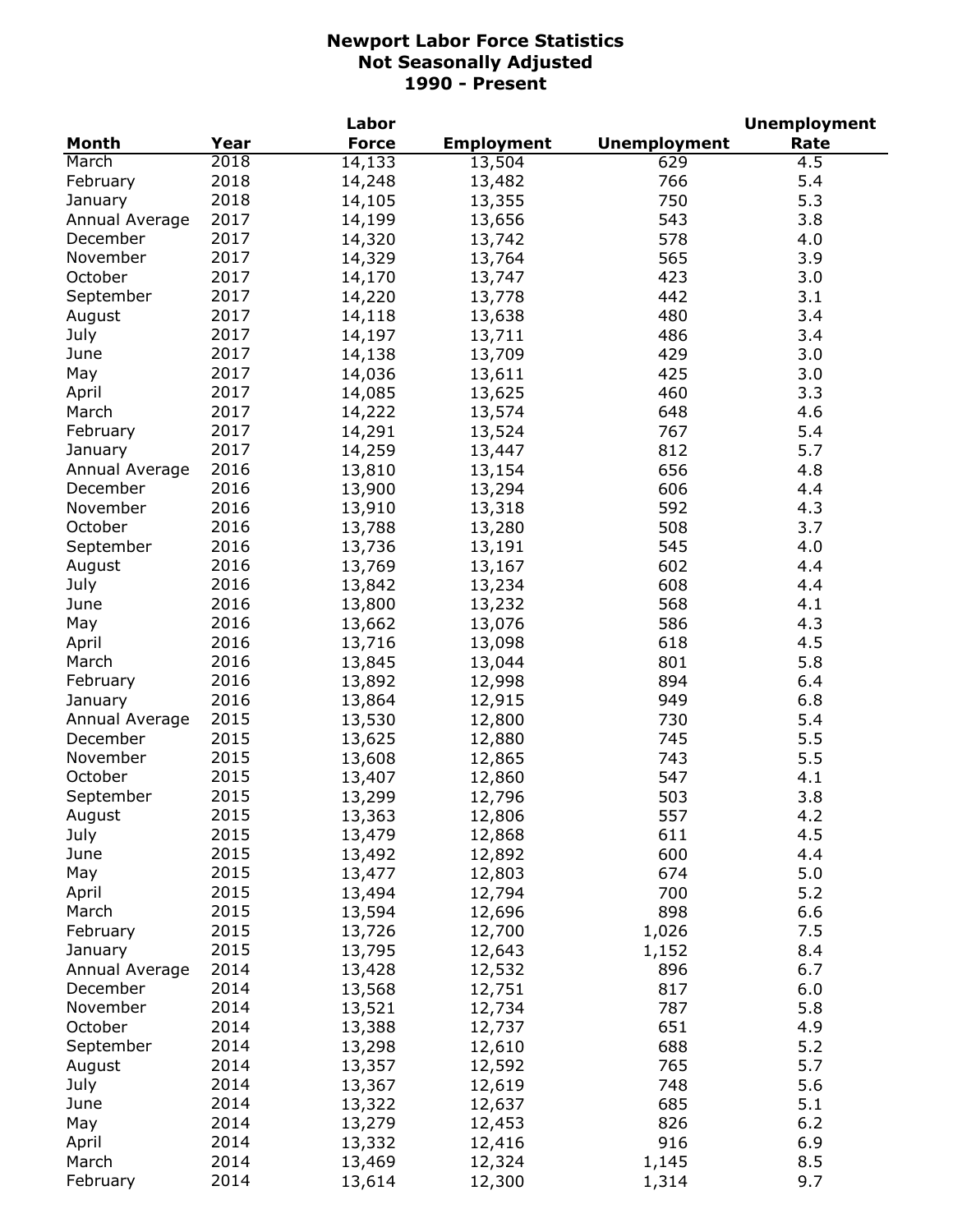|                |      | Labor        |                   |                     | <b>Unemployment</b> |
|----------------|------|--------------|-------------------|---------------------|---------------------|
| <b>Month</b>   | Year | <b>Force</b> | <b>Employment</b> | <b>Unemployment</b> | Rate                |
| January        | 2014 | 13,613       | 12,207            | 1,406               | 10.3                |
| Annual Average | 2013 | 13,540       | 12,351            | 1,189               | 8.8                 |
| December       | 2013 | 13,600       | 12,413            | 1,187               | 8.7                 |
| November       | 2013 | 13,634       | 12,457            | 1,177               | 8.6                 |
| October        | 2013 | 13,429       | 12,393            | 1,036               | 7.7                 |
| September      | 2013 | 13,418       | 12,383            | 1,035               | 7.7                 |
| August         | 2013 | 13,467       | 12,347            | 1,120               | 8.3                 |
| July           | 2013 | 13,479       | 12,422            | 1,057               | 7.8                 |
| June           | 2013 | 13,449       | 12,451            | 998                 | 7.4                 |
| May            | 2013 | 13,325       | 12,302            | 1,023               | 7.7                 |
| April          | 2013 | 13,425       | 12,300            | 1,125               | 8.4                 |
| March          | 2013 | 13,539       | 12,229            | 1,310               | 9.7                 |
|                | 2013 |              |                   |                     |                     |
| February       |      | 13,778       | 12,280            | 1,498               | 10.9                |
| January        | 2013 | 13,933       | 12,229            | 1,704               | 12.2                |
| Annual Average | 2012 | 13,497       | 12,307            | 1,190               | 8.8                 |
| December       | 2012 | 13,818       | 12,535            | 1,283               | 9.3                 |
| November       | 2012 | 13,686       | 12,521            | 1,165               | 8.5                 |
| October        | 2012 | 13,522       | 12,568            | 954                 | 7.1                 |
| September      | 2012 | 13,343       | 12,461            | 882                 | 6.6                 |
| August         | 2012 | 13,362       | 12,362            | 1,000               | 7.5                 |
| July           | 2012 | 13,371       | 12,356            | 1,015               | 7.6                 |
| June           | 2012 | 13,280       | 12,360            | 920                 | 6.9                 |
| May            | 2012 | 13,226       | 12,232            | 994                 | 7.5                 |
| April          | 2012 | 13,303       | 12,152            | 1,151               | 8.7                 |
| March          | 2012 | 13,517       | 12,076            | 1,441               | 10.7                |
| February       | 2012 | 13,699       | 12,053            | 1,646               | 12.0                |
| January        | 2012 | 13,829       | 12,003            | 1,826               | 13.2                |
| Annual Average | 2011 | 13,591       | 12,282            | 1,309               | 9.6                 |
| December       | 2011 | 13,751       | 12,321            | 1,430               | 10.4                |
| November       | 2011 | 13,720       | 12,367            | 1,353               | 9.9                 |
| October        | 2011 | 13,397       | 12,348            | 1,049               | 7.8                 |
| September      | 2011 | 13,255       | 12,278            | 977                 | 7.4                 |
| August         | 2011 | 13,366       | 12,291            | 1,075               | 8.0                 |
| July           | 2011 | 13,425       | 12,304            | 1,121               | 8.4                 |
| June           | 2011 | 13,437       | 12,370            | 1,067               | 7.9                 |
| May            | 2011 | 13,448       | 12,256            | 1,192               | 8.9                 |
| April          | 2011 | 13,498       | 12,275            | 1,223               | 9.1                 |
| March          | 2011 | 13,766       | 12,203            | 1,563               | 11.4                |
| February       | 2011 | 13,918       | 12,178            | 1,740               | 12.5                |
| January        | 2011 | 14,107       | 12,189            | 1,918               | 13.6                |
| Annual Average | 2010 | 14,003       | 12,631            | 1,372               | 9.8                 |
| December       | 2010 | 14,160       | 12,677            | 1,483               | 10.5                |
| November       | 2010 | 14,102       | 12,692            | 1,410               | 10.0                |
| October        | 2010 | 13,855       | 12,702            | 1,153               | 8.3                 |
|                | 2010 |              |                   |                     | 7.5                 |
| September      |      | 13,739       | 12,713            | 1,026               |                     |
| August         | 2010 | 13,925       | 12,748            | 1,177               | 8.5                 |
| July           | 2010 | 13,917       | 12,764            | 1,153               | 8.3                 |
| June           | 2010 | 13,893       | 12,747            | 1,146               | 8.2                 |
| May            | 2010 | 13,836       | 12,605            | 1,231               | 8.9                 |
| April          | 2010 | 13,960       | 12,611            | 1,349               | 9.7                 |
| March          | 2010 | 14,173       | 12,477            | 1,696               | 12.0                |
| February       | 2010 | 14,215       | 12,435            | 1,780               | 12.5                |
| January        | 2010 | 14,265       | 12,406            | 1,859               | 13.0                |
| Annual Average | 2009 | 12,564       | 11,233            | 1,331               | 10.6                |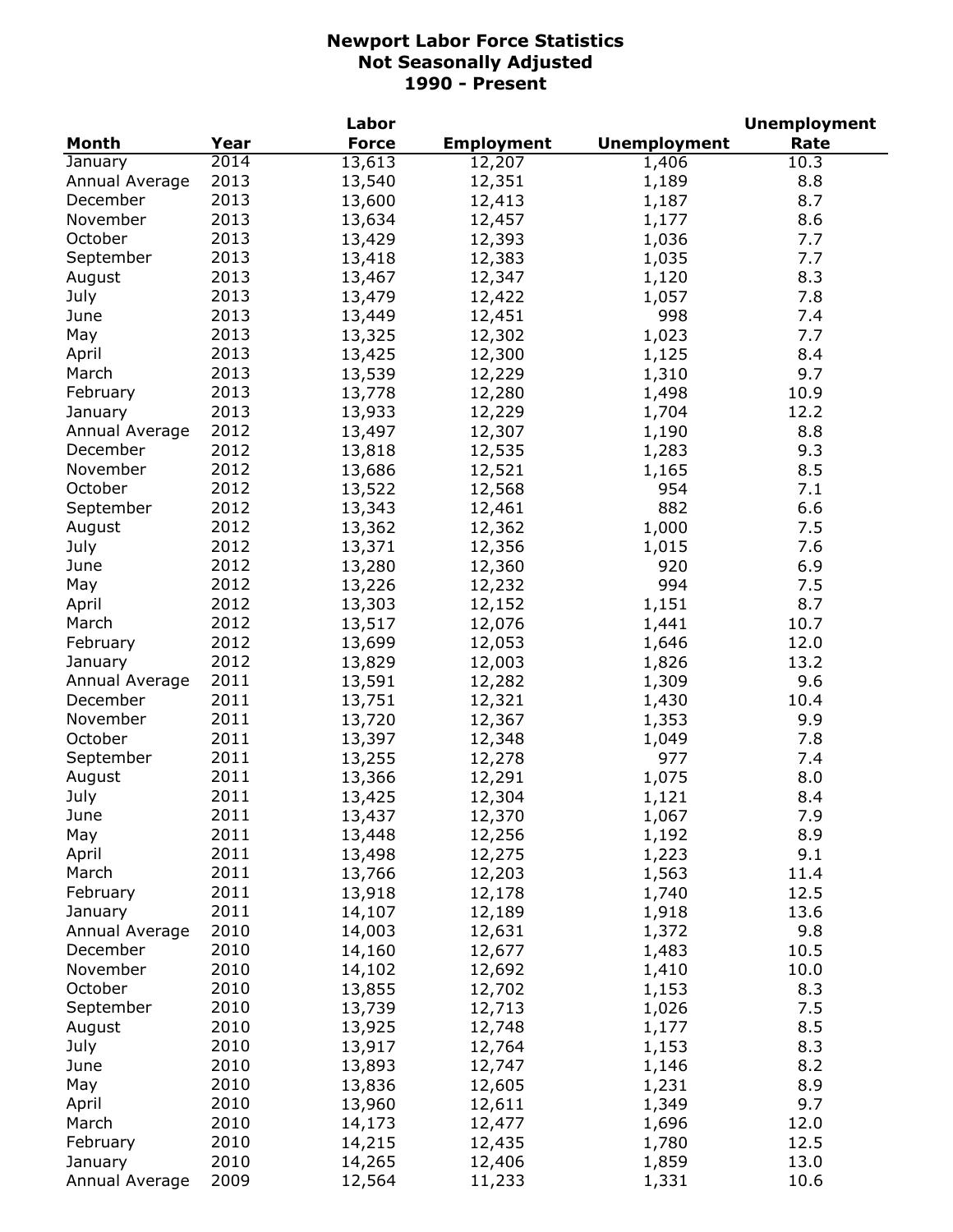|                |      | Labor        |                   |                     | <b>Unemployment</b> |
|----------------|------|--------------|-------------------|---------------------|---------------------|
| <b>Month</b>   | Year | <b>Force</b> | <b>Employment</b> | <b>Unemployment</b> | Rate                |
| December       | 2009 | 12,696       | 11,197            | 1,499               | 11.8                |
| November       | 2009 | 12,652       | 11,290            | 1,362               | 10.8                |
| October        | 2009 | 12,381       | 11,229            | 1,152               | 9.3                 |
| September      | 2009 | 12,379       | 11,210            | 1,169               | 9.4                 |
| August         | 2009 | 12,446       | 11,291            | 1,155               | 9.3                 |
| July           | 2009 | 12,566       | 11,351            | 1,215               | 9.7                 |
| June           | 2009 | 12,548       | 11,330            | 1,218               | 9.7                 |
| May            | 2009 | 12,420       | 11,175            | 1,245               | 10.0                |
| April          | 2009 | 12,477       | 11,206            | 1,271               | 10.2                |
| March          | 2009 | 12,684       | 11,156            | 1,528               | 12.0                |
| February       | 2009 | 12,762       | 11,179            | 1,583               | 12.4                |
| January        | 2009 | 12,756       | 11,182            | 1,574               | 12.3                |
| Annual Average | 2008 | 12,581       | 11,718            | 863                 | 6.9                 |
| December       | 2008 | 12,677       | 11,530            | 1,147               | 9.0                 |
| November       | 2008 | 12,643       | 11,651            | 992                 | 7.8                 |
| October        | 2008 | 12,459       | 11,657            | 802                 | 6.4                 |
| September      | 2008 | 12,420       | 11,669            | 751                 | 6.0                 |
| August         | 2008 | 12,493       | 11,694            | 799                 | 6.4                 |
| July           | 2008 | 12,581       | 11,802            | 779                 | 6.2                 |
| June           | 2008 | 12,585       | 11,832            | 753                 | 6.0                 |
| May            | 2008 | 12,440       | 11,710            | 730                 | 5.9                 |
| April          | 2008 | 12,501       | 11,790            | 711                 | 5.7                 |
| March          | 2008 | 12,647       | 11,744            | 903                 | 7.1                 |
| February       | 2008 | 12,684       | 11,739            | 945                 | 7.5                 |
| January        | 2008 | 12,840       | 11,798            | 1,042               | 8.1                 |
| Annual Average | 2007 | 13,581       | 12,959            | 622                 | 4.6                 |
| December       | 2007 | 13,671       | 12,922            | 749                 | 5.5                 |
| November       | 2007 | 13,659       | 13,029            | 630                 | 4.6                 |
| October        | 2007 | 13,511       | 12,995            | 516                 | 3.8                 |
| September      | 2007 | 13,501       | 12,989            | 512                 | 3.8                 |
| August         | 2007 | 13,489       | 12,943            | 546                 | 4.0                 |
| July           | 2007 | 13,586       | 13,036            | 550                 | 4.0                 |
| June           | 2007 | 13,606       | 13,074            | 532                 | 3.9                 |
| May            | 2007 | 13,452       | 12,931            | 521                 | 3.9                 |
| April          | 2007 | 13,502       | 12,907            | 595                 | 4.4                 |
| March          | 2007 | 13,582       | 12,910            | 672                 | 4.9                 |
| February       | 2007 | 13,636       | 12,887            | 749                 | 5.5                 |
| January        | 2007 | 13,777       | 12,887            | 890                 | 6.5                 |
| Annual Average | 2006 | 13,021       | 12,351            | 670                 | 5.1                 |
| December       | 2006 | 13,152       | 12,522            | 630                 | 4.8                 |
| November       | 2006 | 13,129       | 12,534            | 595                 | 4.5                 |
| October        | 2006 | 12,977       | 12,501            | 476                 | 3.7                 |
| September      | 2006 | 12,932       | 12,426            | 506                 | 3.9                 |
| August         | 2006 | 12,993       | 12,405            | 588                 | 4.5                 |
| July           | 2006 | 13,042       | 12,429            | 613                 | 4.7                 |
| June           | 2006 | 13,018       | 12,428            | 590                 | 4.5                 |
| May            | 2006 | 12,866       | 12,274            | 592                 | 4.6                 |
| April          | 2006 | 12,952       | 12,247            | 705                 | 5.4                 |
| March          | 2006 | 12,969       | 12,172            | 797                 | 6.1                 |
| February       | 2006 | 13,072       | 12,140            | 932                 | 7.1                 |
| January        | 2006 | 13,145       | 12,133            | 1,012               | 7.7                 |
| Annual Average | 2005 | 13,210       | 12,555            | 655                 | 5.0                 |
| December       | 2005 | 13,444       | 12,734            | 710                 | 5.3                 |
| November       | 2005 | 13,464       | 12,772            | 692                 | 5.1                 |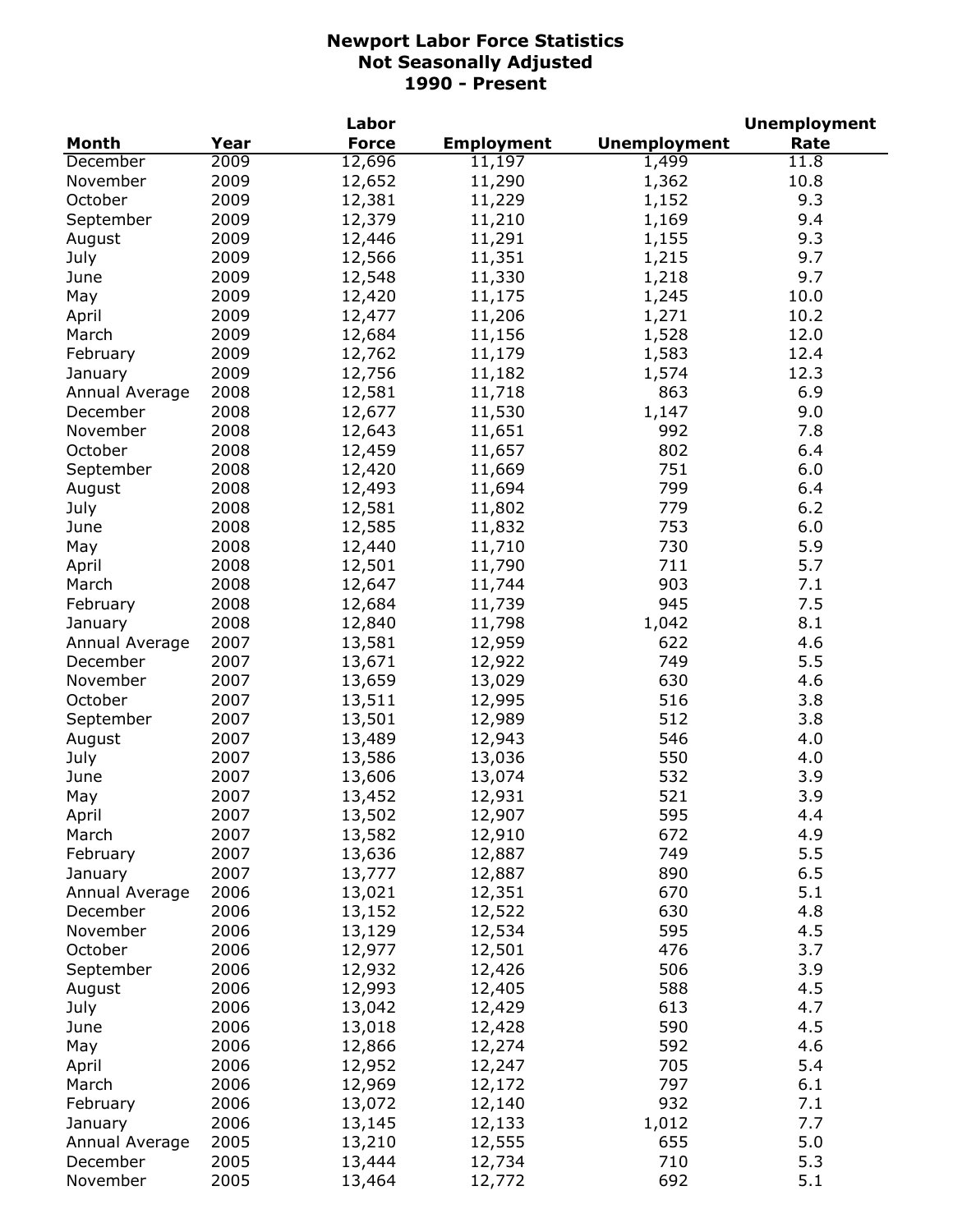|                |              | Labor        |                   |                     | <b>Unemployment</b> |
|----------------|--------------|--------------|-------------------|---------------------|---------------------|
| <b>Month</b>   | Year         | <b>Force</b> | <b>Employment</b> | <b>Unemployment</b> | Rate                |
| October        | 2005         | 13,285       | 12,723            | 562                 | 4.2                 |
| September      | 2005         | 13,227       | 12,662            | 565                 | 4.3                 |
| August         | 2005         | 13,267       | 12,687            | 580                 | 4.4                 |
| July           | 2005         | 13,264       | 12,675            | 589                 | 4.4                 |
| June           | 2005         | 13,175       | 12,622            | 553                 | 4.2                 |
| May            | 2005         | 13,007       | 12,479            | 528                 | 4.1                 |
| April          | 2005         | 12,983       | 12,432            | 551                 | 4.2                 |
| March          | 2005         | 13,079       | 12,331            | 748                 | 5.7                 |
| February       | 2005         | 13,164       | 12,287            | 877                 | 6.7                 |
| January        | 2005         | 13,163       | 12,259            | 904                 | 6.9                 |
| Annual Average | 2004         | 13,219       | 12,566            | 653                 | 4.9                 |
| December       | 2004         | 13,264       | 12,674            | 590                 | 4.4                 |
| November       | 2004         | 13,260       | 12,724            | 536                 | 4.0                 |
| October        | 2004         | 13,122       | 12,667            | 455                 | 3.5                 |
| September      | 2004         | 13,035       | 12,602            | 433                 | 3.3                 |
| August         | 2004         | 13,191       | 12,619            | 572                 | 4.3                 |
| July           | 2004         | 13,267       | 12,666            | 601                 | 4.5                 |
| June           | 2004         | 13,220       | 12,614            | 606                 | 4.6                 |
|                | 2004         | 13,075       |                   | 604                 | 4.6                 |
| May            |              |              | 12,471            |                     |                     |
| April          | 2004<br>2004 | 13,125       | 12,462            | 663                 | 5.1                 |
| March          | 2004         | 13,275       | 12,403            | 872                 | 6.6                 |
| February       |              | 13,340       | 12,428            | 912                 | 6.8                 |
| January        | 2004         | 13,452       | 12,459            | 993                 | 7.4                 |
| Annual Average | 2003         | 13,500       | 12,794            | 706                 | 5.2                 |
| December       | 2003         | 13,539       | 12,854            | 685                 | 5.1                 |
| November       | 2003         | 13,528       | 12,894            | 634                 | 4.7                 |
| October        | 2003         | 13,361       | 12,841            | 520                 | 3.9                 |
| September      | 2003         | 13,315       | 12,802            | 513                 | 3.9                 |
| August         | 2003         | 13,426       | 12,813            | 613                 | 4.6                 |
| July           | 2003         | 13,498       | 12,860            | 638                 | 4.7                 |
| June           | 2003         | 13,557       | 12,896            | 661                 | 4.9                 |
| May            | 2003         | 13,400       | 12,742            | 658                 | 4.9                 |
| April          | 2003         | 13,456       | 12,769            | 687                 | 5.1                 |
| March          | 2003         | 13,561       | 12,707            | 854                 | 6.3                 |
| February       | 2003         | 13,667       | 12,711            | 956                 | 7.0                 |
| January        | 2003         | 13,694       | 12,644            | 1,050               | 7.7                 |
| Annual Average | 2002         | 13,404       | 12,807            | 597                 | 4.5                 |
| December       | 2002         | 13,661       | 12,987            | 674                 | 4.9                 |
| November       | 2002         | 13,682       | 13,017            | 665                 | 4.9                 |
| October        | 2002         | 13,489       | 12,963            | 526                 | 3.9                 |
| September      | 2002         | 13,405       | 12,931            | 474                 | 3.5                 |
| August         | 2002         | 13,421       | 12,889            | 532                 | 4.0                 |
| July           | 2002         | 13,408       | 12,895            | 513                 | 3.8                 |
| June           | 2002         | 13,354       | 12,856            | 498                 | 3.7                 |
| May            | 2002         | 13,205       | 12,703            | 502                 | 3.8                 |
| April          | 2002         | 13,239       | 12,658            | 581                 | 4.4                 |
| March          | 2002         | 13,322       | 12,638            | 684                 | 5.1                 |
| February       | 2002         | 13,368       | 12,647            | 721                 | 5.4                 |
| January        | 2002         | 13,285       | 12,496            | 789                 | 5.9                 |
| Annual Average | 2001         | 13,389       | 12,863            | 526                 | 3.9                 |
| December       | 2001         | 13,486       | 12,940            | 546                 | 4.0                 |
| November       | 2001         | 13,466       | 12,942            | 524                 | 3.9                 |
| October        | 2001         | 13,326       | 12,918            | 408                 | 3.1                 |
| September      | 2001         | 13,286       | 12,915            | 371                 | 2.8                 |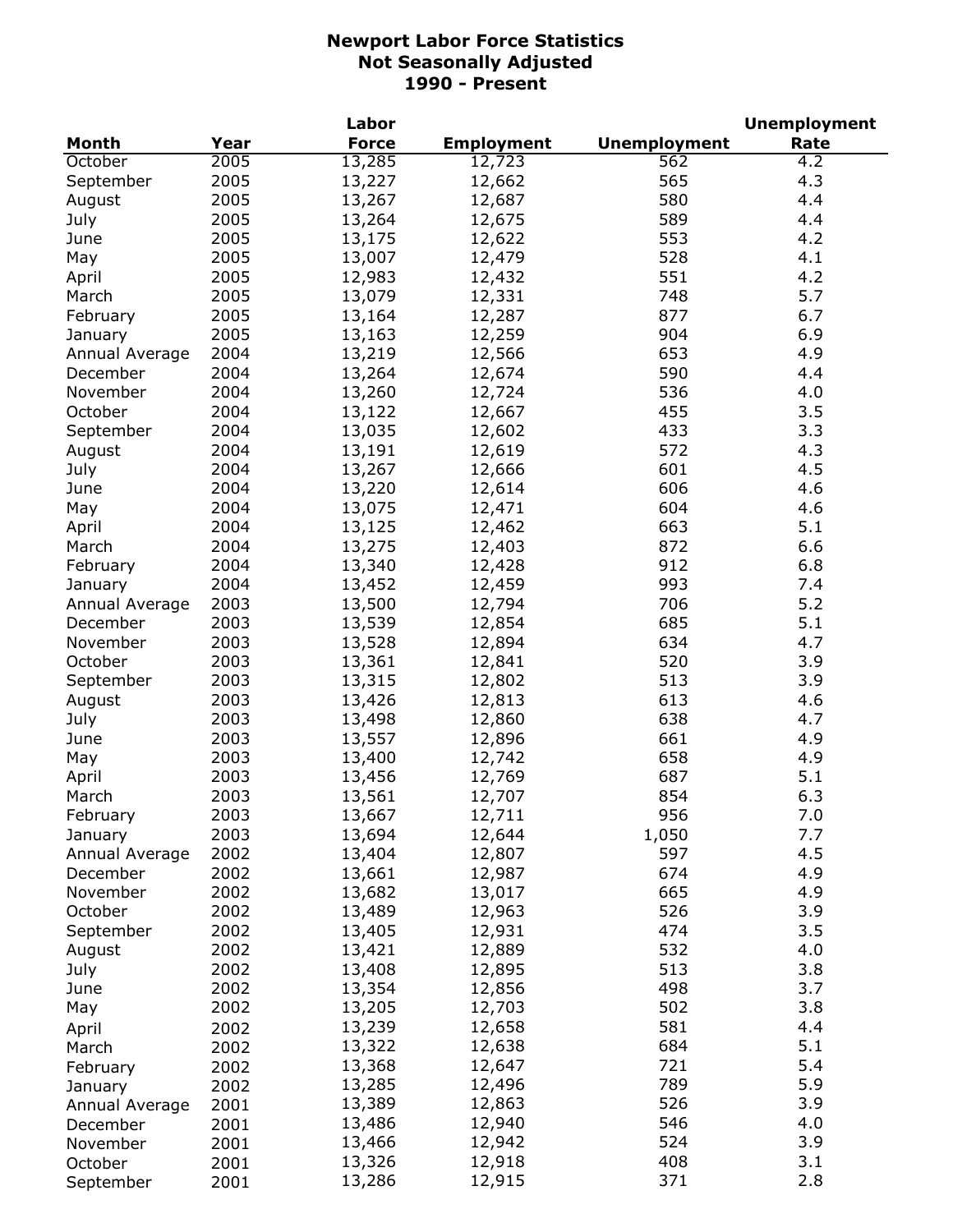|                |      | Labor        |                   |                     | <b>Unemployment</b> |
|----------------|------|--------------|-------------------|---------------------|---------------------|
| <b>Month</b>   | Year | <b>Force</b> | <b>Employment</b> | <b>Unemployment</b> | Rate                |
| August         | 2001 | 13,276       | 12,842            | 434                 | 3.3                 |
| July           | 2001 | 13,382       | 12,925            | 457                 | 3.4                 |
| June           | 2001 | 13,370       | 12,908            | 462                 | 3.5                 |
| May            | 2001 | 13,210       | 12,771            | 439                 | 3.3                 |
| April          | 2001 | 13,332       | 12,805            | 527                 | 4.0                 |
| March          | 2001 | 13,468       | 12,796            | 672                 | 5.0                 |
| February       | 2001 | 13,533       | 12,797            | 736                 | 5.4                 |
| January        | 2001 | 13,531       | 12,792            | 739                 | 5.5                 |
| Annual Average | 2000 | 13,657       | 13,124            | 533                 | 3.9                 |
| December       | 2000 | 13,706       | 13,238            | 468                 | 3.4                 |
|                | 2000 | 13,688       | 13,226            | 462                 | 3.4                 |
| November       |      | 13,542       | 13,168            | 374                 | 2.8                 |
| October        | 2000 | 13,529       | 13,118            | 411                 | 3.0                 |
| September      | 2000 |              |                   |                     |                     |
| August         | 2000 | 13,597       | 13,137            | 460                 | 3.4                 |
| July           | 2000 | 13,624       | 13,159            | 465                 | 3.4                 |
| June           | 2000 | 13,655       | 13,209            | 446                 | 3.3                 |
| May            | 2000 | 13,533       | 13,077            | 456                 | 3.4                 |
| April          | 2000 | 13,599       | 13,140            | 459                 | 3.4                 |
| March          | 2000 | 13,700       | 13,032            | 668                 | 4.9                 |
| February       | 2000 | 13,826       | 12,991            | 835                 | 6.0                 |
| January        | 2000 | 13,878       | 12,991            | 887                 | 6.4                 |
| Annual Average | 1999 | 12,653       | 12,105            | 548                 | 4.3                 |
| December       | 1999 | 12,548       | 12,014            | 534                 | 4.3                 |
| November       | 1999 | 12,664       | 12,142            | 522                 | 4.1                 |
| October        | 1999 | 12,876       | 12,402            | 474                 | 3.7                 |
| September      | 1999 | 13,210       | 12,751            | 459                 | 3.5                 |
| August         | 1999 | 13,553       | 13,126            | 427                 | 3.2                 |
| July           | 1999 | 13,811       | 13,395            | 416                 | 3.0                 |
| June           | 1999 | 13,460       | 13,032            | 428                 | 3.2                 |
| May            | 1999 | 12,551       | 12,104            | 447                 | 3.6                 |
| April          | 1999 | 12,094       | 11,600            | 494                 | 4.1                 |
| March          | 1999 | 11,627       | 10,979            | 648                 | 5.6                 |
| February       | 1999 | 11,700       | 10,904            | 796                 | 6.8                 |
| January        | 1999 | 11,732       | 10,806            | 926                 | 7.9                 |
| Annual Average | 1998 | 12,222       | 11,603            | 619                 | 5.1                 |
| December       | 1998 | 11,803       | 11,357            | 446                 | 3.8                 |
| November       | 1998 | 12,001       | 11,536            | 465                 | 3.9                 |
| October        | 1998 | 12,267       | 11,805            | 462                 | 3.8                 |
|                |      | 12,606       | 12,166            | 440                 | 3.5                 |
| September      | 1998 | 12,967       | 12,477            | 490                 | 3.8                 |
| August         | 1998 |              |                   | 475                 | 3.6                 |
| July           | 1998 | 13,217       | 12,742            |                     |                     |
| June           | 1998 | 12,976       | 12,460            | 516                 | 4.0                 |
| May            | 1998 | 12,182       | 11,636            | 546                 | 4.5                 |
| April          | 1998 | 11,763       | 11,177            | 586                 | 5.0                 |
| March          | 1998 | 11,571       | 10,696            | 875                 | 7.6                 |
| February       | 1998 | 11,641       | 10,631            | 1,010               | 8.7                 |
| January        | 1998 | 11,666       | 10,551            | 1,115               | 9.6                 |
| Annual Average | 1997 | 12,503       | 11,784            | 719                 | 5.8                 |
| December       | 1997 | 12,008       | 11,328            | 680                 | 5.7                 |
| November       | 1997 | 12,150       | 11,577            | 573                 | 4.7                 |
| October        | 1997 | 12,438       | 11,893            | 545                 | 4.4                 |
| September      | 1997 | 13,107       | 12,599            | 508                 | 3.9                 |
| August         | 1997 | 13,458       | 12,956            | 502                 | 3.7                 |
| July           | 1997 | 13,446       | 12,941            | 505                 | 3.8                 |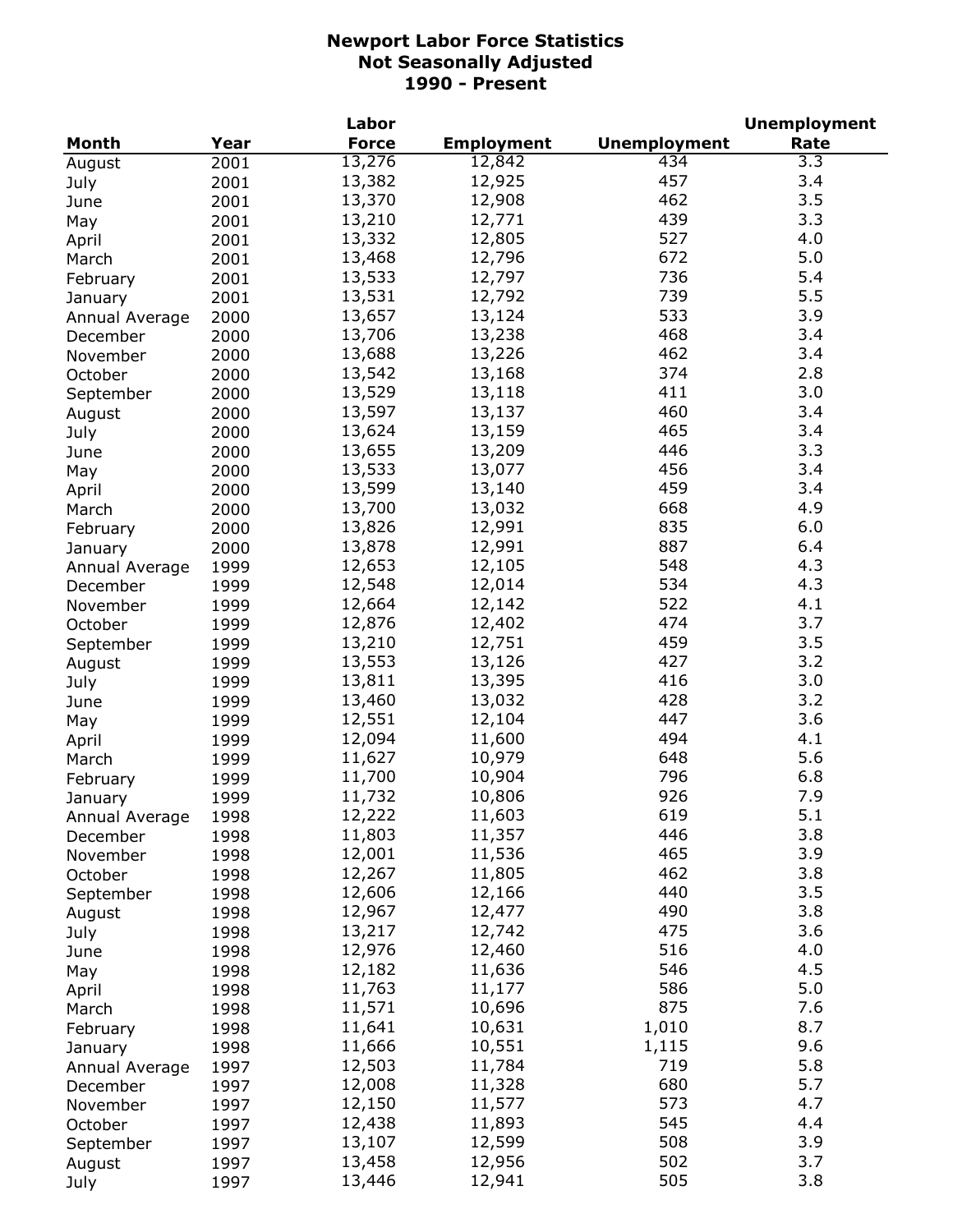|                |      | Labor        |                   |                     | <b>Unemployment</b> |
|----------------|------|--------------|-------------------|---------------------|---------------------|
| Month          | Year | <b>Force</b> | <b>Employment</b> | <b>Unemployment</b> | Rate                |
| June           | 1997 | 13,363       | 12,777            | 586                 | 4.4                 |
| May            | 1997 | 12,641       | 11,984            | 657                 | 5.2                 |
| April          | 1997 | 12,278       | 11,493            | 785                 | 6.4                 |
| March          | 1997 | 11,831       | 10,816            | 1,015               | 8.6                 |
| February       | 1997 | 11,669       | 10,587            | 1,082               | 9.3                 |
| January        | 1997 | 11,650       | 10,456            | 1,194               | 10.2                |
| Annual Average | 1996 | 11,881       | 11,210            | 671                 | 5.6                 |
| December       | 1996 | 11,681       | 10,947            | 734                 | 6.3                 |
| November       | 1996 | 11,795       | 11,095            | 700                 | 5.9                 |
| October        | 1996 | 12,025       | 11,517            | 508                 | 4.2                 |
| September      | 1996 | 12,332       | 11,879            | 453                 | 3.7                 |
| August         | 1996 | 12,734       | 12,283            | 451                 | 3.5                 |
| July           | 1996 | 13,085       | 12,574            | 511                 | 3.9                 |
| June           | 1996 | 12,684       | 12,162            | 522                 | 4.1                 |
| May            | 1996 | 11,827       | 11,267            | 560                 | 4.7                 |
|                | 1996 | 11,310       | 10,641            | 669                 | 5.9                 |
| April          |      | 11,076       | 10,169            | 907                 | 8.2                 |
| March          | 1996 | 11,066       | 10,019            | 1,047               | 9.5                 |
| February       | 1996 | 10,947       | 9,961             |                     | 9.0                 |
| January        | 1996 |              |                   | 986                 |                     |
| Annual Average | 1995 | 11,461       | 10,732            | 729                 | 6.4                 |
| December       | 1995 | 11,160       | 10,477            | 683                 | 6.1                 |
| November       | 1995 | 11,223       | 10,612            | 611                 | 5.4                 |
| October        | 1995 | 11,454       | 10,932            | 522                 | 4.6                 |
| September      | 1995 | 11,879       | 11,339            | 540                 | 4.5                 |
| August         | 1995 | 12,116       | 11,570            | 546                 | 4.5                 |
| July           | 1995 | 12,463       | 11,860            | 603                 | 4.8                 |
| June           | 1995 | 11,974       | 11,376            | 598                 | 5.0                 |
| May            | 1995 | 11,447       | 10,754            | 693                 | 6.1                 |
| April          | 1995 | 11,034       | 10,235            | 799                 | 7.2                 |
| March          | 1995 | 10,891       | 9,928             | 963                 | 8.8                 |
| February       | 1995 | 10,896       | 9,839             | 1,057               | 9.7                 |
| January        | 1995 | 10,996       | 9,860             | 1,136               | 10.3                |
| Annual Average | 1994 | 11,278       | 10,418            | 860                 | 7.6                 |
| December       | 1994 | 10,557       | 9,837             | 720                 | 6.8                 |
| November       | 1994 | 10,752       | 10,048            | 704                 | 6.5                 |
| October        | 1994 | 11,012       | 10,310            | 702                 | 6.4                 |
| September      | 1994 | 11,546       | 10,849            | 697                 | 6.0                 |
| August         | 1994 | 11,958       | 11,236            | 722                 | 6.0                 |
| July           | 1994 | 12,151       | 11,450            | 701                 | 5.8                 |
| June           | 1994 | 12,048       | 11,293            | 755                 | 6.3                 |
| May            | 1994 | 11,384       | 10,645            | 739                 | 6.5                 |
| April          | 1994 | 10,876       | 10,006            | 870                 | 8.0                 |
| March          | 1994 | 10,912       | 9,778             | 1,134               | 10.4                |
| February       | 1994 | 11,048       | 9,802             | 1,246               | 11.3                |
| January        | 1994 | 11,098       | 9,764             | 1,334               | 12.0                |
| Annual Average | 1993 | 12,055       | 10,987            | 1,068               | 8.9                 |
| December       | 1993 | 11,548       | 10,596            | 952                 | 8.2                 |
| November       | 1993 | 11,733       | 10,860            | 873                 | 7.4                 |
| October        | 1993 | 11,865       | 11,102            | 763                 | 6.4                 |
| September      | 1993 | 12,158       | 11,414            | 744                 | 6.1                 |
| August         | 1993 | 12,599       | 11,802            | 797                 | 6.3                 |
| July           | 1993 | 12,851       | 12,002            | 849                 | 6.6                 |
| June           | 1993 | 12,662       | 11,717            | 945                 | 7.5                 |
| May            | 1993 | 12,059       | 11,027            | 1,032               | 8.6                 |